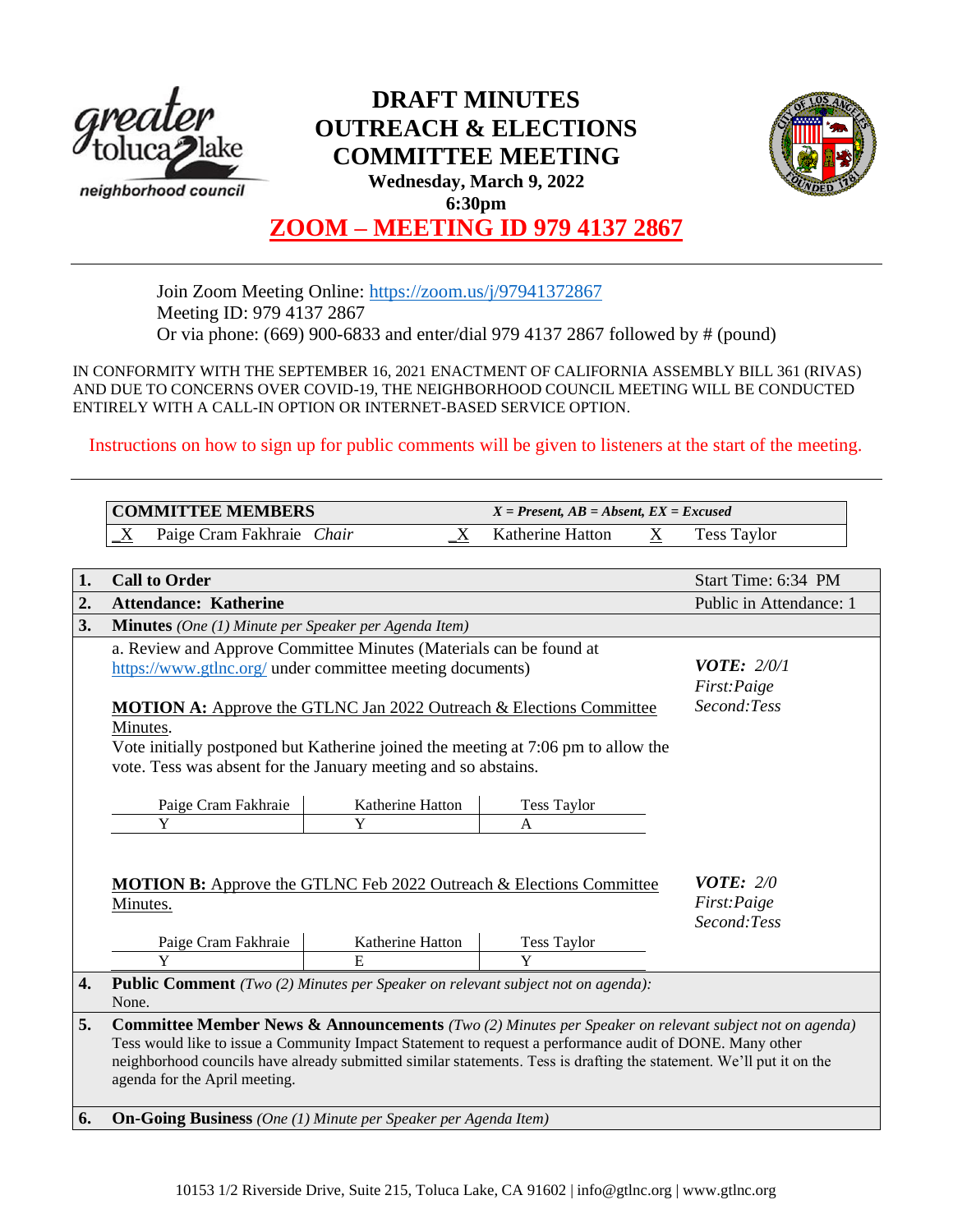



- a. Update on Homeless Resource Guide Needs more work. Tess will get some additional examples. We will likely be looking at two versions: a longer digital version, available on the web site, and condensed version for printing/distributing. Tess recommends no longer than business card size.
- b. Update on web site Edits in progress. Working directly with Raymond.
- c. Update on promotional sticker progress: Draft of sticker is ready. Edits welcome. Will present at the next full board meeting.

|                                                             | <b>MOTION C:</b> To approve up to \$500 for the printing of GTLNC promotional<br>sticker. Motion amended from \$750 to \$500 based on quotes received.                                                                                                        |                                                            | <b>VOTE: 2/0</b><br>First: Paige |                       |  |  |  |  |
|-------------------------------------------------------------|---------------------------------------------------------------------------------------------------------------------------------------------------------------------------------------------------------------------------------------------------------------|------------------------------------------------------------|----------------------------------|-----------------------|--|--|--|--|
|                                                             | Paige Cram Fakhraie<br>$Y - Yes$<br>$A - Abstain$<br>$N - No$<br>$R - Recusal$                                                                                                                                                                                | Katherine Hatton<br>E<br>$I$ – Ineligible<br>$E$ – Excused | Tess Taylor<br>Y                 | <i>Second:</i> Tess   |  |  |  |  |
| 7.                                                          | <b>New Business/Future Projects</b> (One (1) Minute per Speaker per Agenda Item)                                                                                                                                                                              |                                                            |                                  |                       |  |  |  |  |
|                                                             | a. NC Core Training on candidate forums - Currently our district race is<br>unopposed but filing deadline is tomorrow. Will keep an eye out for interesting<br>races. Both Tess and Paige attended the CORE training and found it interesting and<br>helpful. |                                                            |                                  |                       |  |  |  |  |
| 8.                                                          | <b>Meeting Adjourned</b>                                                                                                                                                                                                                                      |                                                            |                                  | Close Time: $7:16$ PM |  |  |  |  |
| Next Meeting: Wednesday, April 6, 2022 @ 6:30 PM - via Zoom |                                                                                                                                                                                                                                                               |                                                            |                                  |                       |  |  |  |  |

## **PUBLIC INPUT AT NEIGHBORHOOD COUNCIL MEETINGS**

The public is requested to dial \*9 or use the "Raise Hand" option, when prompted by the presiding officer, to address the Board on any agenda item before the Board takes an action on an item. Comments from the public on agenda items will be heard only when the respective item is being considered. Comments from the public on other matters not appearing on the agenda that are within the Board's jurisdiction will be heard during the General Public Comment period. Please note that under the Brown Act, the Board is prevented from acting on a matter that you bring to its attention during the General Public Comment period; however, the issue raised by a member of the public may become the subject of a future Board meeting. Public comment is limited to 2 minutes per speaker unless adjusted by the presiding officer of the Board.

## **AB 361 UPDATES**

Public comment cannot be required to be submitted in advance of the meeting, only real-time public comment is required. If there are any broadcasting interruptions that prevent the public from observing or hearing the meeting, the meeting must be recessed or adjourned.

If members of the public are unable to provide public comment or be heard due to issues within the Neighborhood Council's control, the meeting must be recessed or adjourned.

**PUBLIC POSTING OF AGENDAS** - GTLNC agendas are posted for public review as follows:

- Discovery Store (Community Kiosk), at the Southeast corner of Forman Avenue and Riverside Drive;
- [www.gtlnc.org;](http://www.gtlnc.org/) or
- You can also receive our agendas via email by subscribing to L.A. City's Early Notification System at <https://www.lacity.org/government/subscribe-agendasnotifications/neighborhood-councils>

# **THE AMERICANS WITH DISABILITIES ACT**

As a covered entity under Title II of the Americans with Disabilities Act, the City of Los Angeles does not discriminate on the basis of disability and, upon request, will provide reasonable accommodation to ensure equal access to its programs, services and activities. Sign language interpreters, assistive listening devices and other auxiliary aids and/or services, may be provided upon request. To ensure availability of services,